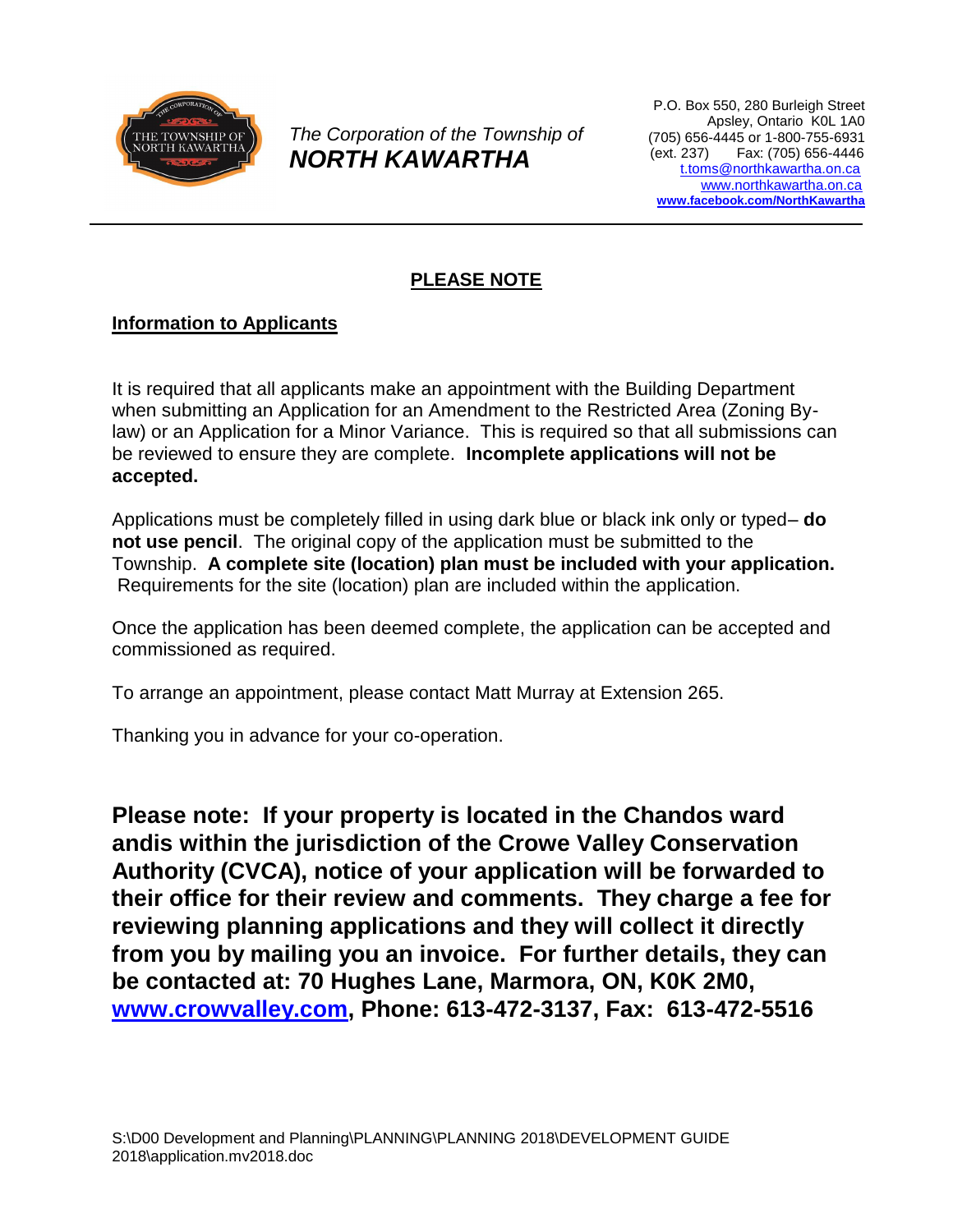

# **The Township of North Kawartha**

Please find following instructions for completion of Minor Variance Applications under Section 45 of the Planning Act:

- 1. It is required that a completed copy of this application and sketches be filed with the Secretary-Treasurer, Committee of Adjustment of the Corporation of the Township of North Kawartha together with the plan referred to in number 2 below and the applicable fee of \$900 in cash, by debit card or by cheque made payable to the Township of North Kawartha.
- 2. This application must be accompanied by a plan showing the dimensions of the subject land and of all abutting land and showing the location, size and type of all buildings and structures on the subject and abutting land. The Committee of Adjustment may require that the plan be signed by an Ontario Land Surveyor.
- 3. Questions about the application and collection should be directed to:

**The Corporation of the Township of North Kawartha** Secretary-Treasurer, Committee of Adjustment P.O. Box 550, 280 Burleigh Street Apsley, ON K0L 1A0 (705) 656-4445 or 1-800-755-6931 (705) 656-4446 Fax email: c.parent@northkawartha.on.ca

- Please be advised that the applicant is responsible for any additional fees that *may be required by any other agency for the review of planning and development proposals and/or any additional applications for providing related approvals and services.*
- *Any information which is submitted in support of this application, either at the time of submitting the application or at the Public Hearing, must remain as part of the file and will not be returned to the Applicant or his Agent.*

S:\D00 Development and Planning\PLANNING\PLANNING 2018\DEVELOPMENT GUIDE 2018\application.mv2018.doc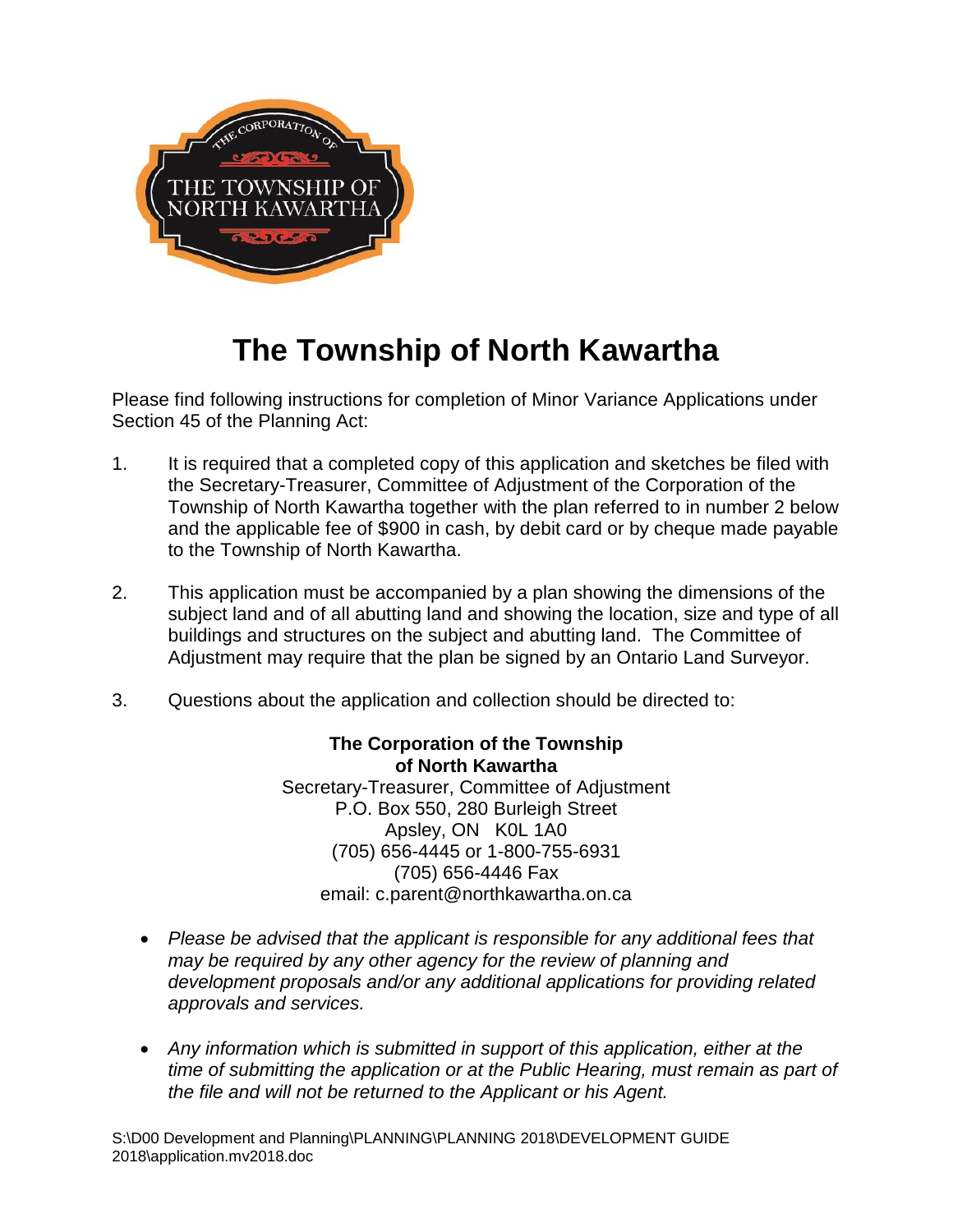## **The Corporation of the Township of North Kawartha**

#### *APPLICATION FOR MINOR VARIANCE OR FOR PERMISSION*

Assessment Roll No. \_\_\_\_\_\_\_\_\_\_\_\_\_\_\_\_\_\_\_\_

The undersigned hereby applies to the Committee of Adjustment for the Corporation of the Township of North Kawartha under section 45 of the Planning Act, as amended, for relief, as described in this application, from the applicable Comprehensive Zoning Bylaw, as amended.

| 1. | (a) | Name of Owner                                               |                                                                                                                                                                                                                                                |
|----|-----|-------------------------------------------------------------|------------------------------------------------------------------------------------------------------------------------------------------------------------------------------------------------------------------------------------------------|
|    |     | Telephone No.                                               |                                                                                                                                                                                                                                                |
|    |     | <b>Address</b>                                              |                                                                                                                                                                                                                                                |
|    |     |                                                             |                                                                                                                                                                                                                                                |
|    |     |                                                             |                                                                                                                                                                                                                                                |
|    |     |                                                             |                                                                                                                                                                                                                                                |
|    | (b) | Name of Applicant<br>(If other than Owner)<br>Telephone No. | <u> 1989 - Jan James James James James James James James James James James James James James James James James J</u><br><u> 1989 - Johann Barbara, margaret eta idazlearia (h. 1989).</u>                                                      |
|    |     | <b>Address</b>                                              |                                                                                                                                                                                                                                                |
|    |     |                                                             |                                                                                                                                                                                                                                                |
|    |     |                                                             |                                                                                                                                                                                                                                                |
|    |     |                                                             |                                                                                                                                                                                                                                                |
|    | (c) | Name of Agent<br>(If other than Owner)<br>Telephone No.     | <u> 1989 - Johann Harry Harry Harry Harry Harry Harry Harry Harry Harry Harry Harry Harry Harry Harry Harry Harry</u><br><u> 1989 - Johann Stoff, deutscher Stoff, der Stoff, der Stoff, der Stoff, der Stoff, der Stoff, der Stoff, der S</u> |
|    |     | <b>Address</b>                                              |                                                                                                                                                                                                                                                |
|    |     |                                                             |                                                                                                                                                                                                                                                |
|    |     |                                                             |                                                                                                                                                                                                                                                |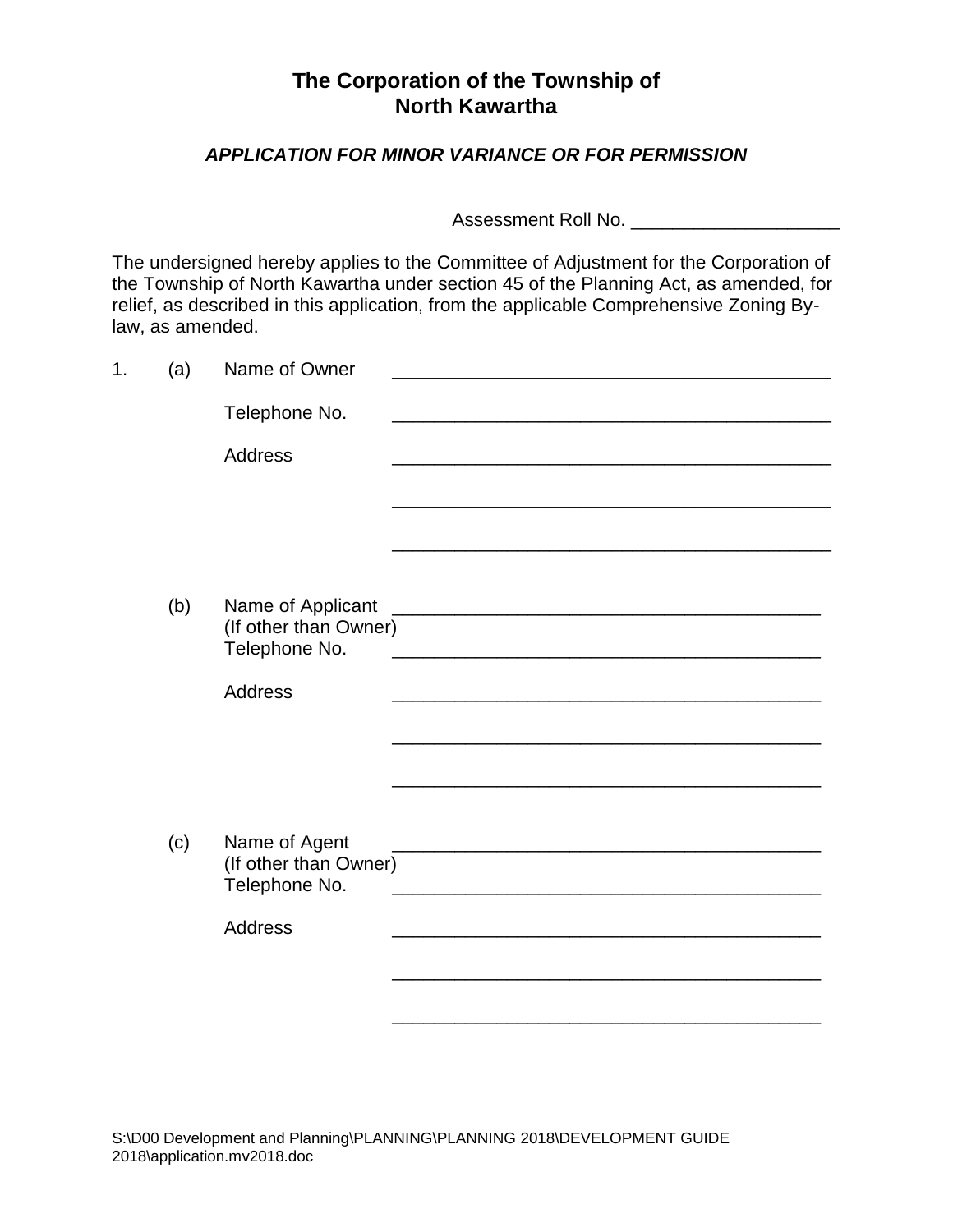- 2. Current designation of the subject lands:
	- (i) County Official Plan designation \_\_\_\_\_\_\_\_\_\_\_\_\_\_\_\_\_\_\_\_\_\_\_\_\_\_\_\_\_\_\_

\_\_\_\_\_\_\_\_\_\_\_\_\_\_\_\_\_\_\_\_\_\_\_\_\_\_\_\_\_\_\_\_\_\_\_\_\_\_\_\_\_\_\_\_\_\_\_\_\_\_\_\_\_\_\_\_\_\_\_\_\_\_\_

\_\_\_\_\_\_\_\_\_\_\_\_\_\_\_\_\_\_\_\_\_\_\_\_\_\_\_\_\_\_\_\_\_\_\_\_\_\_\_\_\_\_\_\_\_\_\_\_\_\_\_\_\_\_\_\_\_\_\_\_\_\_\_

\_\_\_\_\_\_\_\_\_\_\_\_\_\_\_\_\_\_\_\_\_\_\_\_\_\_\_\_\_\_\_\_\_\_\_\_\_\_\_\_\_\_\_\_\_\_\_\_\_\_\_\_\_\_\_\_\_\_\_\_\_\_\_

\_\_\_\_\_\_\_\_\_\_\_\_\_\_\_\_\_\_\_\_\_\_\_\_\_\_\_\_\_\_\_\_\_\_\_\_\_\_\_\_\_\_\_\_\_\_\_\_\_\_\_\_\_\_\_\_\_\_\_\_\_\_\_

\_\_\_\_\_\_\_\_\_\_\_\_\_\_\_\_\_\_\_\_\_\_\_\_\_\_\_\_\_\_\_\_\_\_\_\_\_\_\_\_\_\_\_\_\_\_\_\_\_\_\_\_\_\_\_\_\_\_\_\_\_\_\_

\_\_\_\_\_\_\_\_\_\_\_\_\_\_\_\_\_\_\_\_\_\_\_\_\_\_\_\_\_\_\_\_\_\_\_\_\_\_\_\_\_\_\_\_\_\_\_\_\_\_\_\_\_\_\_\_\_\_\_\_\_\_\_

\_\_\_\_\_\_\_\_\_\_\_\_\_\_\_\_\_\_\_\_\_\_\_\_\_\_\_\_\_\_\_\_\_\_\_\_\_\_\_\_\_\_\_\_\_\_\_\_\_\_\_\_\_\_\_\_\_\_\_\_\_\_\_\_

\_\_\_\_\_\_\_\_\_\_\_\_\_\_\_\_\_\_\_\_\_\_\_\_\_\_\_\_\_\_\_\_\_\_\_\_\_\_\_\_\_\_\_\_\_\_\_\_\_\_\_\_\_\_\_\_\_\_\_\_\_\_\_\_

\_\_\_\_\_\_\_\_\_\_\_\_\_\_\_\_\_\_\_\_\_\_\_\_\_\_\_\_\_\_\_\_\_\_\_\_\_\_\_\_\_\_\_\_\_\_\_\_\_\_\_\_\_\_\_\_\_\_\_\_\_\_\_\_

- (ii) Township Official Plan designation
- 3. Current Zoning of the subject lands:\_\_\_\_\_\_\_\_\_\_\_\_\_\_\_\_\_\_\_\_\_\_\_\_\_\_\_\_\_\_\_\_\_\_\_
- 4. Nature and extent of relief from the applicable zoning by-law:

5. The reason why the proposed use cannot comply with provisions of the applicable zoning by-law?

6. Description of the subject land such as municipality, lot and concession, registered plan and lot numbers, reference plan and part numbers, civic address (911 #) or other legal description:

7. Dimensions of the subject lands: Front\_\_\_\_\_\_\_\_\_\_\_\_\_\_\_\_\_\_\_\_\_\_\_\_\_\_\_\_\_\_\_\_\_\_\_\_\_\_\_\_\_\_\_\_\_\_\_\_\_\_\_\_\_\_\_\_\_\_\_\_ Depth\_\_\_\_\_\_\_\_\_\_\_\_\_\_\_\_\_\_\_\_\_\_\_\_\_\_\_\_\_\_\_\_\_\_\_\_\_\_\_\_\_\_\_\_\_\_\_\_\_\_\_\_\_\_\_\_\_\_\_ Area \_\_\_\_\_\_\_\_\_\_\_\_\_\_\_\_\_\_\_\_\_\_\_\_\_\_\_\_\_\_\_\_\_\_\_\_\_\_\_\_\_\_\_\_\_\_\_\_\_\_\_\_\_\_\_\_\_\_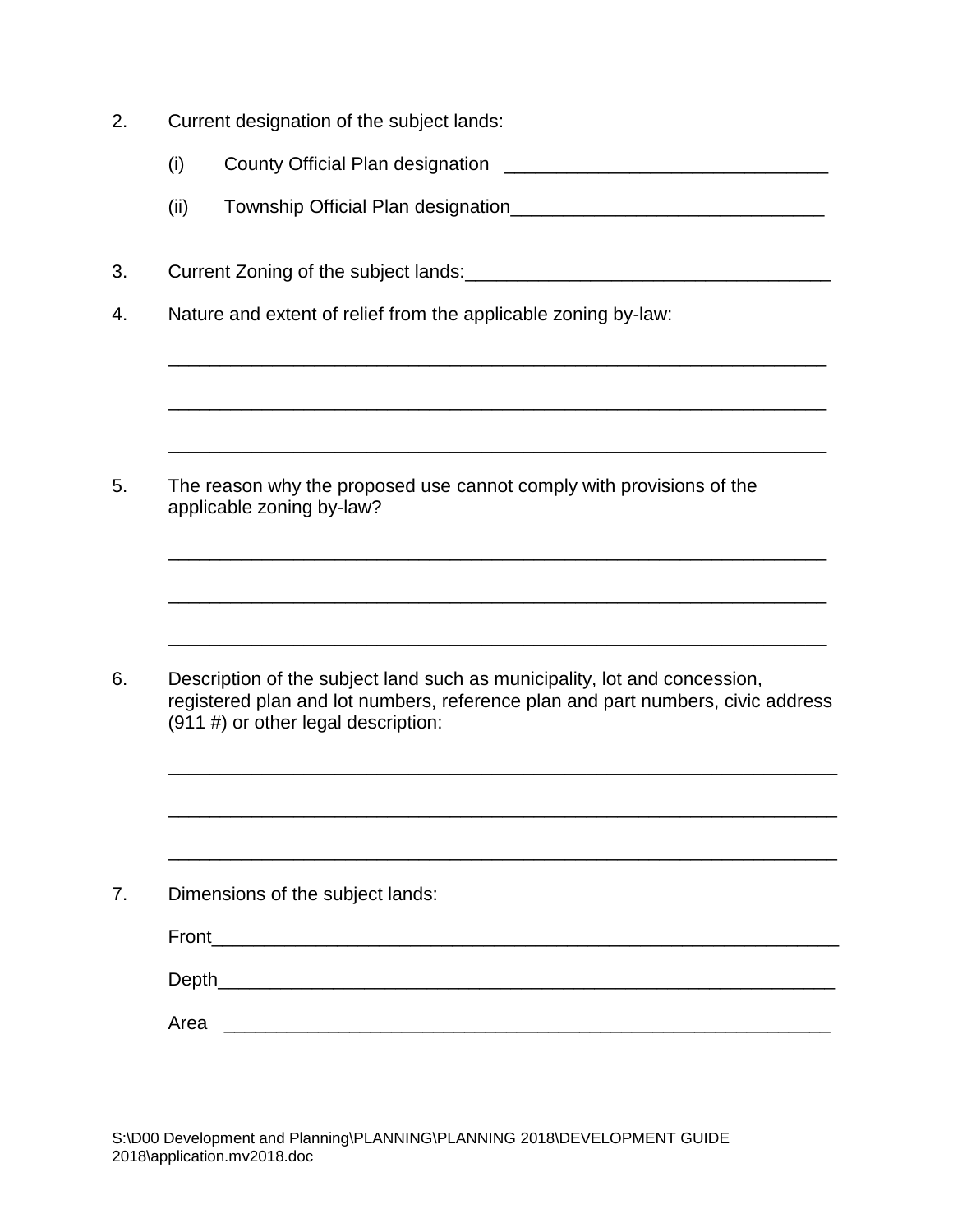8. Access to the subject land is by:

| a provincial highway and the contract of the contract of the contract of the contract of the contract of the contract of the contract of the contract of the contract of the contract of the contract of the contract of the c<br>municipal road that is maintained all year or seasonally <b>contained any contract of the set of the set of the s</b> |                                                                                                                                                                                                                                                                |  |  |  |                                      |  |
|---------------------------------------------------------------------------------------------------------------------------------------------------------------------------------------------------------------------------------------------------------------------------------------------------------------------------------------------------------|----------------------------------------------------------------------------------------------------------------------------------------------------------------------------------------------------------------------------------------------------------------|--|--|--|--------------------------------------|--|
|                                                                                                                                                                                                                                                                                                                                                         |                                                                                                                                                                                                                                                                |  |  |  | private road _______________________ |  |
|                                                                                                                                                                                                                                                                                                                                                         |                                                                                                                                                                                                                                                                |  |  |  |                                      |  |
| If access to the subject land is by water only, the parking and docking facilities<br>used or to be used and the approximate distance between these facilities from<br>the subject land and the nearest public road.                                                                                                                                    |                                                                                                                                                                                                                                                                |  |  |  |                                      |  |
|                                                                                                                                                                                                                                                                                                                                                         |                                                                                                                                                                                                                                                                |  |  |  |                                      |  |
| Existing uses of the subject land                                                                                                                                                                                                                                                                                                                       |                                                                                                                                                                                                                                                                |  |  |  |                                      |  |
|                                                                                                                                                                                                                                                                                                                                                         | <u> 1989 - Johann Stoff, deutscher Stoff, der Stoff, der Stoff, der Stoff, der Stoff, der Stoff, der Stoff, der S</u>                                                                                                                                          |  |  |  |                                      |  |
| Existing buildings or structures on the subject land.                                                                                                                                                                                                                                                                                                   |                                                                                                                                                                                                                                                                |  |  |  |                                      |  |
|                                                                                                                                                                                                                                                                                                                                                         | Please describe any buildings and structures on the subject land by providing the<br>type of buildings or structures; the setback from the front, rear and side lot lines;<br>height in metres of the buildings or structures; dimensions of floor area of the |  |  |  |                                      |  |

Existing:

S:\D00 Development and Planning\PLANNING\PLANNING 2018\DEVELOPMENT GUIDE 2018\application.mv2018.doc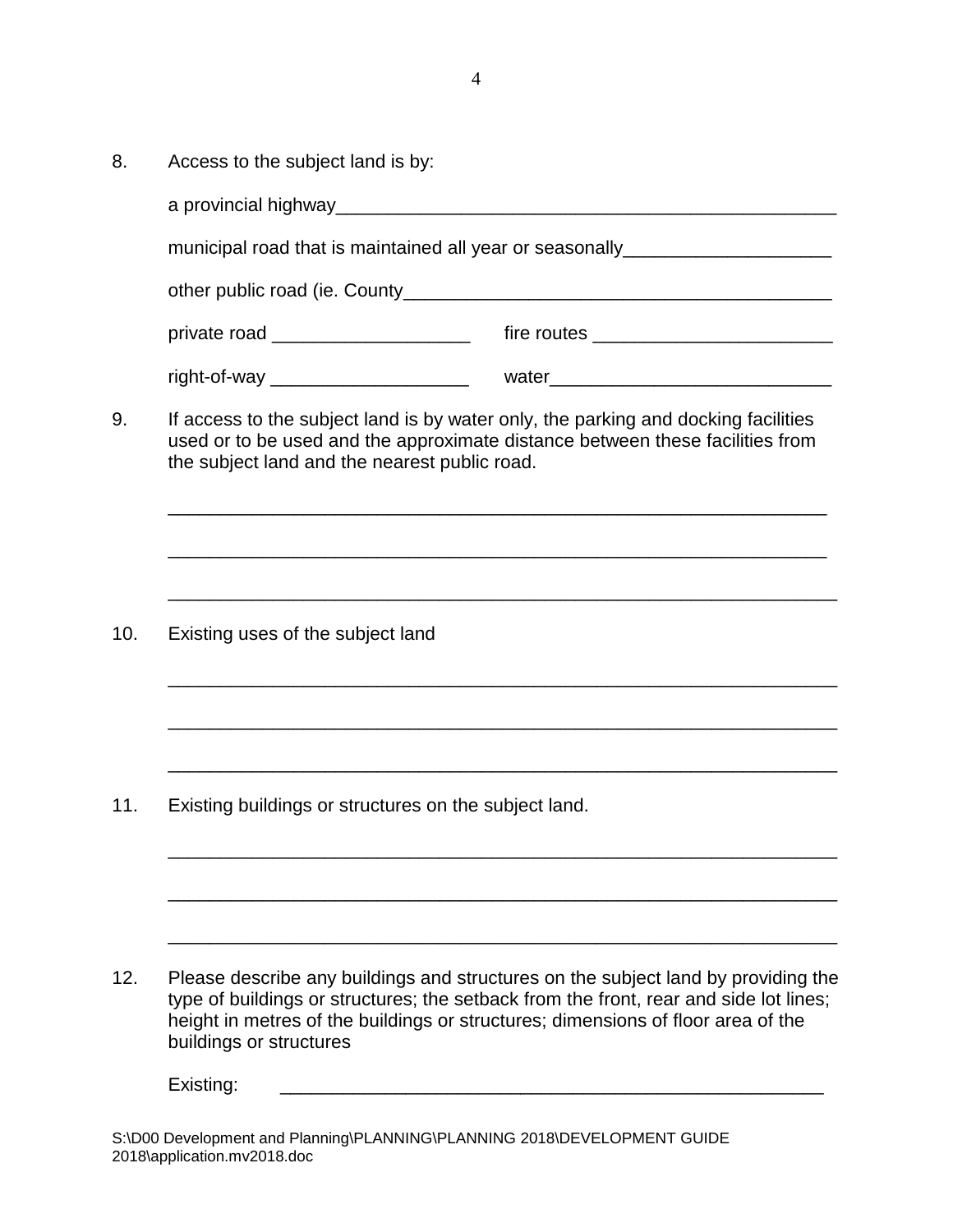5

\_\_\_\_\_\_\_\_\_\_\_\_\_\_\_\_\_\_\_\_\_\_\_\_\_\_\_\_\_\_\_\_\_\_\_\_\_\_\_\_\_\_\_\_\_\_\_\_\_\_\_\_\_\_\_\_\_\_\_\_\_\_\_

\_\_\_\_\_\_\_\_\_\_\_\_\_\_\_\_\_\_\_\_\_\_\_\_\_\_\_\_\_\_\_\_\_\_\_\_\_\_\_\_\_\_\_\_\_\_\_\_\_\_\_\_\_\_\_\_\_\_\_\_\_\_\_

\_\_\_\_\_\_\_\_\_\_\_\_\_\_\_\_\_\_\_\_\_\_\_\_\_\_\_\_\_\_\_\_\_\_\_\_\_\_\_\_\_\_\_\_\_\_\_\_\_\_\_\_\_\_\_\_\_\_\_\_\_\_\_\_

\_\_\_\_\_\_\_\_\_\_\_\_\_\_\_\_\_\_\_\_\_\_\_\_\_\_\_\_\_\_\_\_\_\_\_\_\_\_\_\_\_\_\_\_\_\_\_\_\_\_\_\_\_\_\_\_\_\_\_\_\_\_\_\_

\_\_\_\_\_\_\_\_\_\_\_\_\_\_\_\_\_\_\_\_\_\_\_\_\_\_\_\_\_\_\_\_\_\_\_\_\_\_\_\_\_\_\_\_\_\_\_\_\_\_\_\_\_\_\_\_\_\_\_\_\_\_\_\_

\_\_\_\_\_\_\_\_\_\_\_\_\_\_\_\_\_\_\_\_\_\_\_\_\_\_\_\_\_\_\_\_\_\_\_\_\_\_\_\_\_\_\_\_\_\_\_\_\_\_\_\_\_\_\_\_\_\_\_\_\_\_\_\_

\_\_\_\_\_\_\_\_\_\_\_\_\_\_\_\_\_\_\_\_\_\_\_\_\_\_\_\_\_\_\_\_\_\_\_\_\_\_\_\_\_\_\_\_\_\_\_\_\_\_\_\_\_\_\_\_\_\_\_\_\_\_\_\_

\_\_\_\_\_\_\_\_\_\_\_\_\_\_\_\_\_\_\_\_\_\_\_\_\_\_\_\_\_\_\_\_\_\_\_\_\_\_\_\_\_\_\_\_\_\_\_\_\_\_\_\_\_\_\_\_\_\_\_\_\_\_\_\_

\_\_\_\_\_\_\_\_\_\_\_\_\_\_\_\_\_\_\_\_\_\_\_\_\_\_\_\_\_\_\_\_\_\_\_\_\_\_\_\_\_\_\_\_\_\_\_\_\_\_\_\_\_\_\_\_\_\_\_\_\_\_\_\_

\_\_\_\_\_\_\_\_\_\_\_\_\_\_\_\_\_\_\_\_\_\_\_\_\_\_\_\_\_\_\_\_\_\_\_\_\_\_\_\_\_\_\_\_\_\_\_\_\_\_\_\_\_\_\_\_\_\_\_\_\_\_\_\_

\_\_\_\_\_\_\_\_\_\_\_\_\_\_\_\_\_\_\_\_\_\_\_\_\_\_\_\_\_\_\_\_\_\_\_\_\_\_\_\_\_\_\_\_\_\_\_\_\_\_\_\_\_\_\_\_\_\_\_\_\_\_\_\_

\_\_\_\_\_\_\_\_\_\_\_\_\_\_\_\_\_\_\_\_\_\_\_\_\_\_\_\_\_\_\_\_\_\_\_\_\_\_\_\_\_\_\_\_\_\_\_\_\_\_\_\_\_\_\_\_\_\_\_\_\_\_\_\_

\_\_\_\_\_\_\_\_\_\_\_\_\_\_\_\_\_\_\_\_\_\_\_\_\_\_\_\_\_\_\_\_\_\_\_\_\_\_\_\_\_\_\_\_\_\_\_\_\_\_\_\_\_\_\_\_\_\_\_\_\_\_\_

\_\_\_\_\_\_\_\_\_\_\_\_\_\_\_\_\_\_\_\_\_\_\_\_\_\_\_\_\_\_\_\_\_\_\_\_\_\_\_\_\_\_\_\_\_\_\_\_\_\_\_\_\_\_\_\_\_\_\_\_\_\_\_

\_\_\_\_\_\_\_\_\_\_\_\_\_\_\_\_\_\_\_\_\_\_\_\_\_\_\_\_\_\_\_\_\_\_\_\_\_\_\_\_\_\_\_\_\_\_\_\_\_\_\_\_\_\_\_\_\_\_\_\_\_\_\_

\_\_\_\_\_\_\_\_\_\_\_\_\_\_\_\_\_\_\_\_\_\_\_\_\_\_\_\_\_\_\_\_\_\_\_\_\_\_\_\_\_\_\_\_\_\_\_\_\_\_\_\_\_\_\_\_\_\_\_\_\_\_\_

13. Proposed uses of the subject land.

14. Proposed buildings or structures on the subject land.

15. Please describe any proposed buildings and structures on the subject lands; the proposed setback from the front, rear and side lot lines; proposed height in metres of the buildings or structures; proposed dimensions or proposed floor area of the buildings or structures.

- 16. Date the subject land was acquired by the current owner.
- 17. Date(s) the existing buildings or structures on the subject land were constructed.
- 18. Length of time the existing uses of the subject land have continued.

S:\D00 Development and Planning\PLANNING\PLANNING 2018\DEVELOPMENT GUIDE 2018\application.mv2018.doc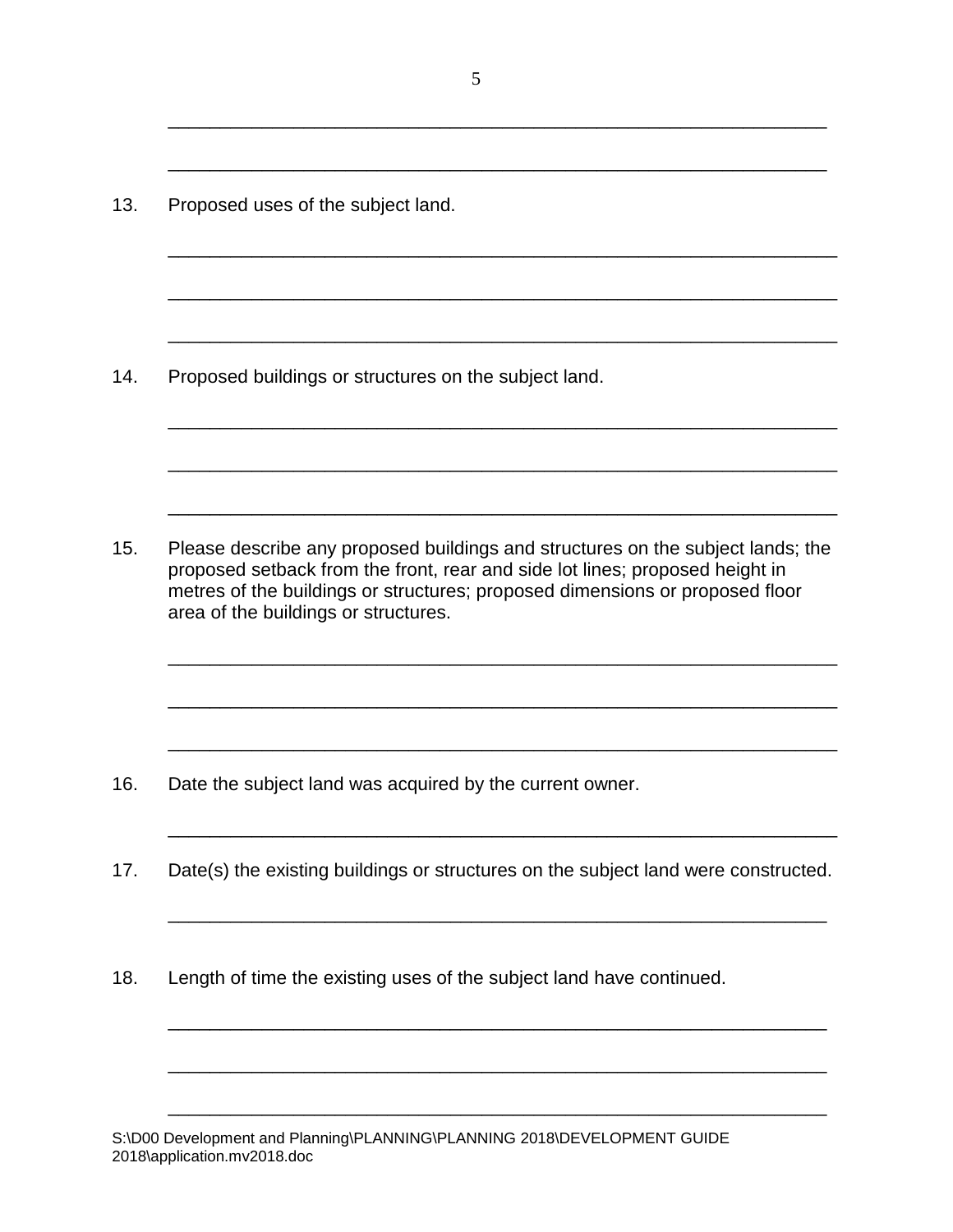| 19. | Water supply:                                                                                                                                    |                                                                                                                           |  |  |  |  |
|-----|--------------------------------------------------------------------------------------------------------------------------------------------------|---------------------------------------------------------------------------------------------------------------------------|--|--|--|--|
|     | (i)                                                                                                                                              | Private owned and operated individual or communal well_______________                                                     |  |  |  |  |
|     | (ii)                                                                                                                                             |                                                                                                                           |  |  |  |  |
|     | (iii)                                                                                                                                            |                                                                                                                           |  |  |  |  |
| 20. | Sewage or individual septic system is provided to the subject land by a private or<br>individual communal septic system, a privy or other means. |                                                                                                                           |  |  |  |  |
|     |                                                                                                                                                  |                                                                                                                           |  |  |  |  |
| 21. | Storm drainage is provided by                                                                                                                    |                                                                                                                           |  |  |  |  |
|     |                                                                                                                                                  |                                                                                                                           |  |  |  |  |
|     |                                                                                                                                                  | Ditches ____________________________<br>Other means _______________________                                               |  |  |  |  |
| 22. |                                                                                                                                                  | Is the subject land under application under the Planning Act for approval of a<br>plan of subdivision or a consent.       |  |  |  |  |
|     |                                                                                                                                                  | Yes __________________________                                                                                            |  |  |  |  |
| 23. | If yes to above, the file number of the application and the status of the<br>application.                                                        |                                                                                                                           |  |  |  |  |
|     |                                                                                                                                                  |                                                                                                                           |  |  |  |  |
| 24. |                                                                                                                                                  | Whether the subject land has been the subject of an application under Section<br>45 of the Planning Act. (Minor Variance) |  |  |  |  |
|     |                                                                                                                                                  |                                                                                                                           |  |  |  |  |
|     |                                                                                                                                                  | If the answer is yes, describe briefly:                                                                                   |  |  |  |  |
|     |                                                                                                                                                  | S:\D00 Development and Planning\PLANNING\PLANNING 2018\DEVELOPMENT GUIDE                                                  |  |  |  |  |

6

2018\application.mv2018.doc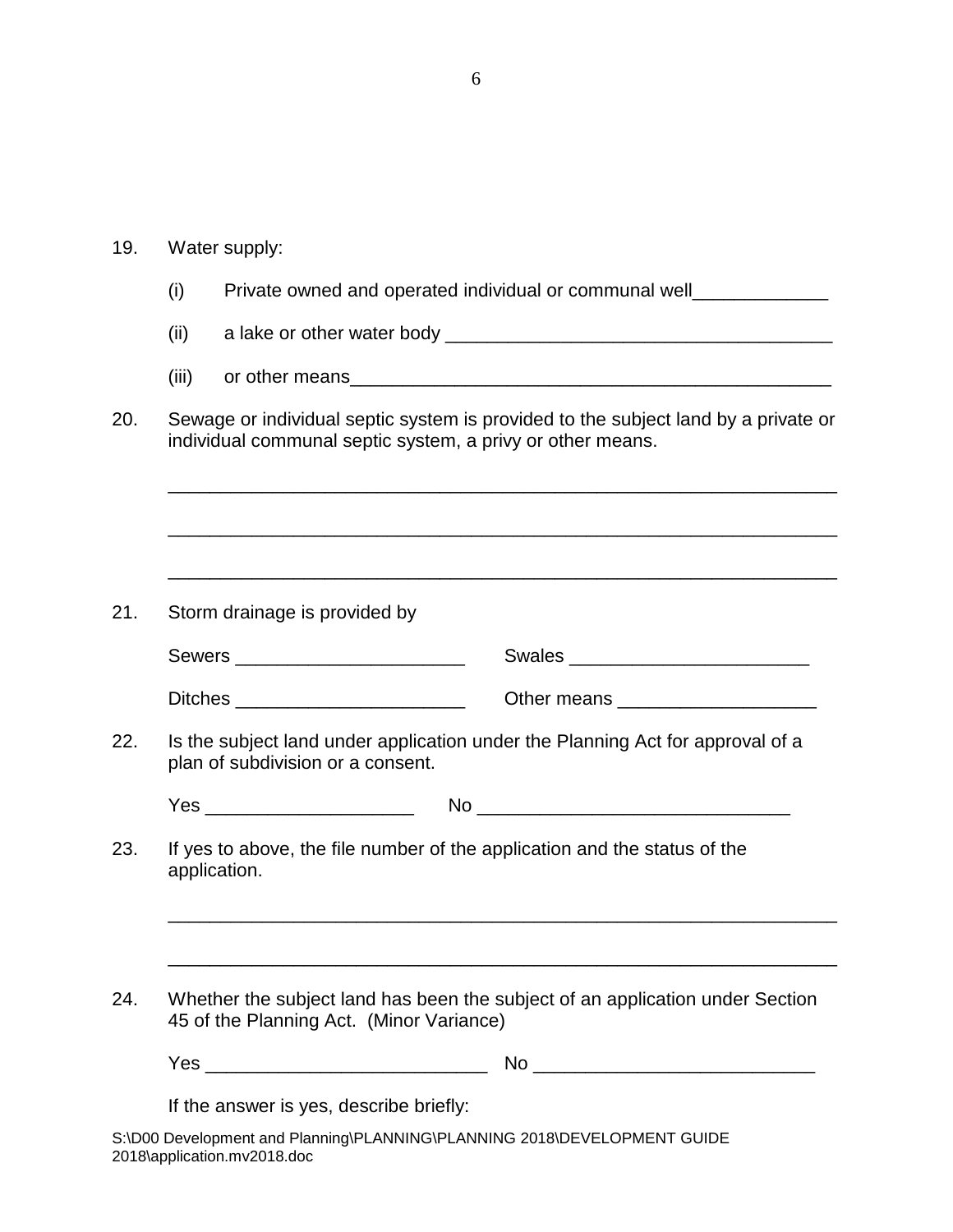## **25. It is mandatory that a location plan showing the following accompany this application:**

- (i) The boundaries and dimensions of the subject land.
- (ii) The location, size and type of all existing and proposed buildings and structures on the subject land, indicating the distance of the buildings and structures from the front, rear and side yard lot lines.
- (iii) The approximate location of all natural and artificial features on the subject land and on land that is adjacent to the subject land that in the opinion of the applicant, may affect the application. Examples include buildings, railways, roads, watercourses, drainage ditches, river or stream banks, wetlands, wooded areas, wells and septic tanks.
- (iv) The current uses on land that is adjacent to the subject land.
- (v) The location, width and name of any roads within or abutting the subject land,
	- $(a)$  unopened road allowance  $\Box$
	- (b) public traveled road  $\Box$
	- $(c)$  private road or right of way  $\Box$
- (vi) If access to the subject land is by water only, the location of the parking and docking facilities to be used (an agreement with the registered owner of the property for parking and docking facilities is to be provided).
- (vii) The location and nature of any easement affecting the subject land (ie. Ontario Hydro, Bell Canada access roads or driveways).
- 26. I hereby give permission for staff and/or Committee Members to visit the site for inspection.

| . <i>.</i><br>v<br>- | __ |
|----------------------|----|
|                      |    |

\_\_\_\_\_\_\_\_\_\_\_\_\_\_\_\_\_\_\_\_\_\_\_\_\_\_\_\_\_\_\_\_\_\_\_\_\_\_\_\_\_\_\_\_\_\_\_\_\_\_\_\_\_\_\_\_\_\_\_\_\_\_\_\_

\_\_\_\_\_\_\_\_\_\_\_\_\_\_\_\_\_\_\_\_\_\_\_\_\_\_\_\_\_\_\_\_\_\_\_\_\_\_\_\_\_\_\_\_\_\_\_\_\_\_\_\_\_\_\_\_\_\_\_\_\_\_\_\_

\_\_\_\_\_\_\_\_\_\_\_\_\_\_\_\_\_\_\_\_\_\_\_\_\_\_\_\_\_\_\_\_\_\_\_\_\_\_\_\_\_\_\_\_\_\_\_\_\_\_\_\_\_\_\_\_\_\_\_\_\_\_\_\_